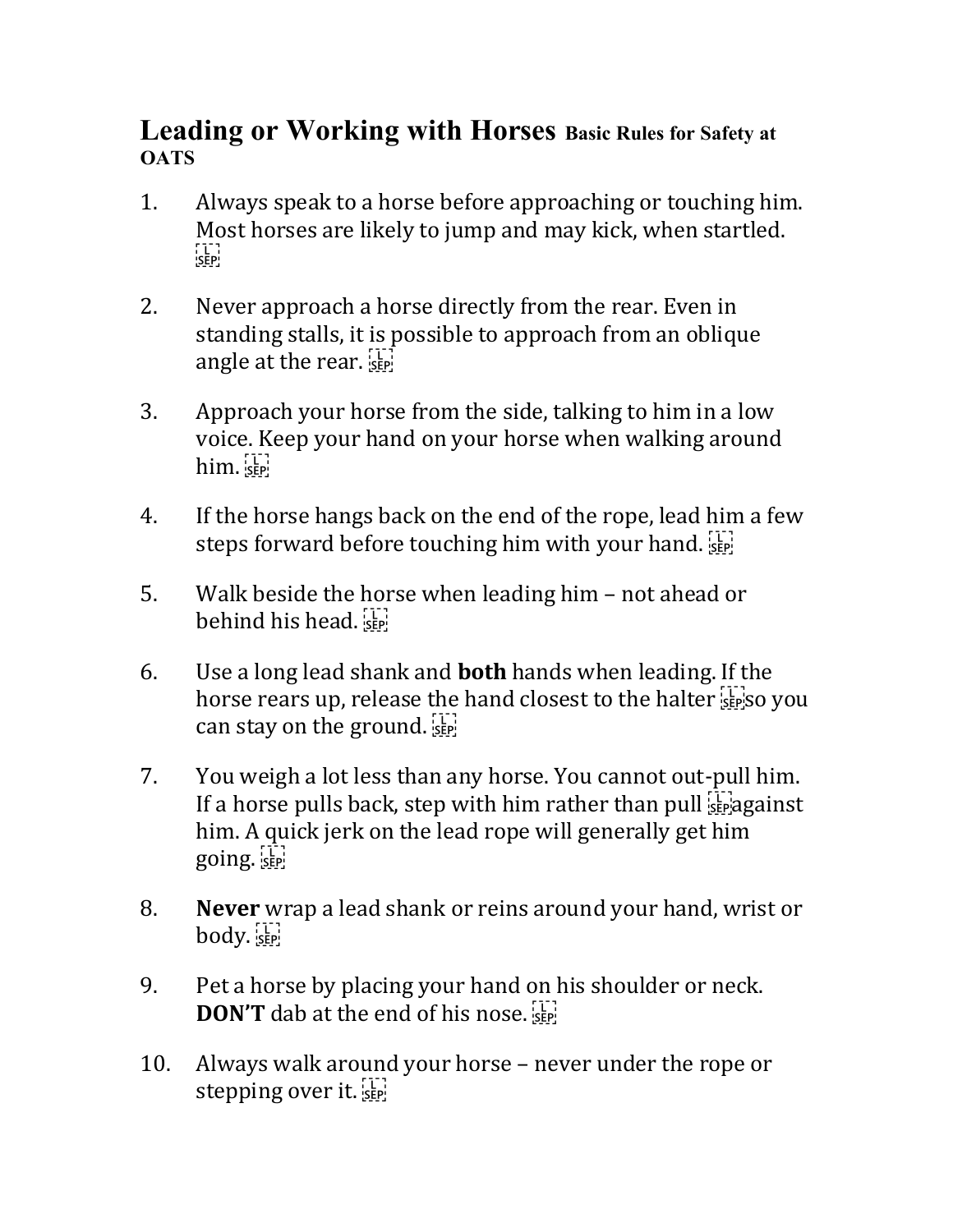- 11. After leading into a box stall, turn the horse so that he faces the door. Before releasing the lead rope, close the  $\frac{1}{12}$  stall door leaving, just enough space for you to get out, but not the horse.
- 12. Lead your horse from the left side one hand about 6" from the halter and looping the other end of the lead road  $\frac{1}{15}$  see over the palm of your hand, not wrapped around it.  $\prod_{s \in \mathbb{N}}$
- 13. When bridling a horse, keep your head in the clear. He may throw his head or strike to avoid the bridle. Avoid  $\sum_{k=1}^{n}$  bridling a nervous animal in close quarters.  $\frac{[1]}{[3]}$
- 14. When saddling a horse, stand with your feet well back. You should have to lean forward to lift and place the  $\frac{1}{15}$  saddle on his back.
- 15. Adjust saddle, carefully, and cinch tightly enough so it will not turn when mounting. Horses often "swell up" stepwhen first saddled. Check the girth, again, before mounting a rider. Failure to tighten can result in serious  $\sum_{s \in \mathbb{R}^2}$  accidents.  $\sum_{s \in \mathbb{R}^2}$
- 16. Always unhook the lead rope before taking the halter off your horse. This may prevent him from pulling back  $\sum_{s \in \mathbb{R}}$  and becoming a "halter puller". **Never** remove the halter before the horse is completely in the stall or pen.  $\frac{1}{15}$
- 17. Keep reins and leads ropes off the ground.
- 18. When checking or cleaning a horse's hooves, do it from the side, facing the rear. Never squat or kneel down. Stay  $\frac{1}{25}$  up on both feet.

Volunteer's Name\_\_\_\_\_\_\_\_\_\_\_\_\_\_\_\_\_\_\_\_\_\_\_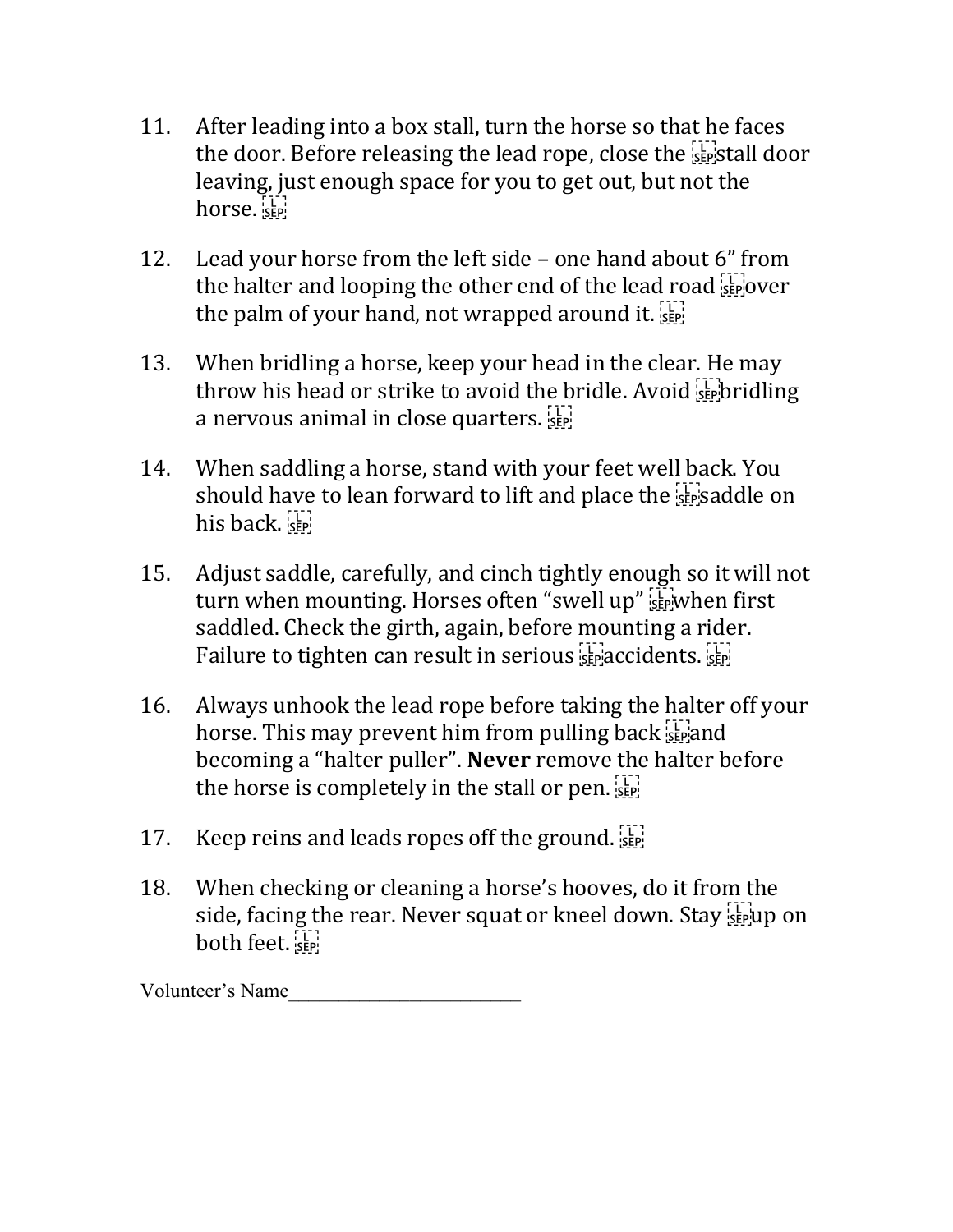## **Effective Side-walking**

Side-walkers are the ones who normally get the most "hands-on" duties in therapeutic riding. They are directly responsible for the rider. As such, they have the capability to either enhance or detract from the lesson.

In the arena, the side-walker should help the student focus his/her attention on the instructor. Try to avoid unnecessary talking with either the rider or other volunteers. Too much input from too many directions is very confusing to anyone, and to the riders who already have perceptual problems, it can be overwhelming. If two side- walkers are working with one student, one should be the "designated talker" to avoid this situation.

When the instructor gives a direction, allow your student plenty of time to process or think about it. If the instructor says, "Turn to the right toward me," and the student seems confused, gently tap the right hand and say, "right", to reinforce the command. You will get to know the riders and learn when they need help and when they're just not paying attention.

It's important to maintain a position by the rider's knee. Being too far forward or too far back will make it very difficult to assist with instructions or provide security if the horse should trip or "shy".

There are two ways to hold onto a rider, without interfering. The most commonly used is the "arm-over-the-thigh" hold. The sidewalker grips the front of the saddle (flap or pommel, depending on the horse's size) with the hand closest to the rider. Then the fleshy part of the forearm rests gently on the rider's thigh. Be careful that the elbow doesn't accidentally dig into the rider's leg.

Sometimes, pressure on the thigh can increase and/or cause muscle spasticity with the cerebral palsy population. In this case, the "therapeutic hold" may be used. Here, the leg is held at the joints, usually the knee and/or the ankle. Check with the instructor/therapist for the best way to assist. In the (unlikely)